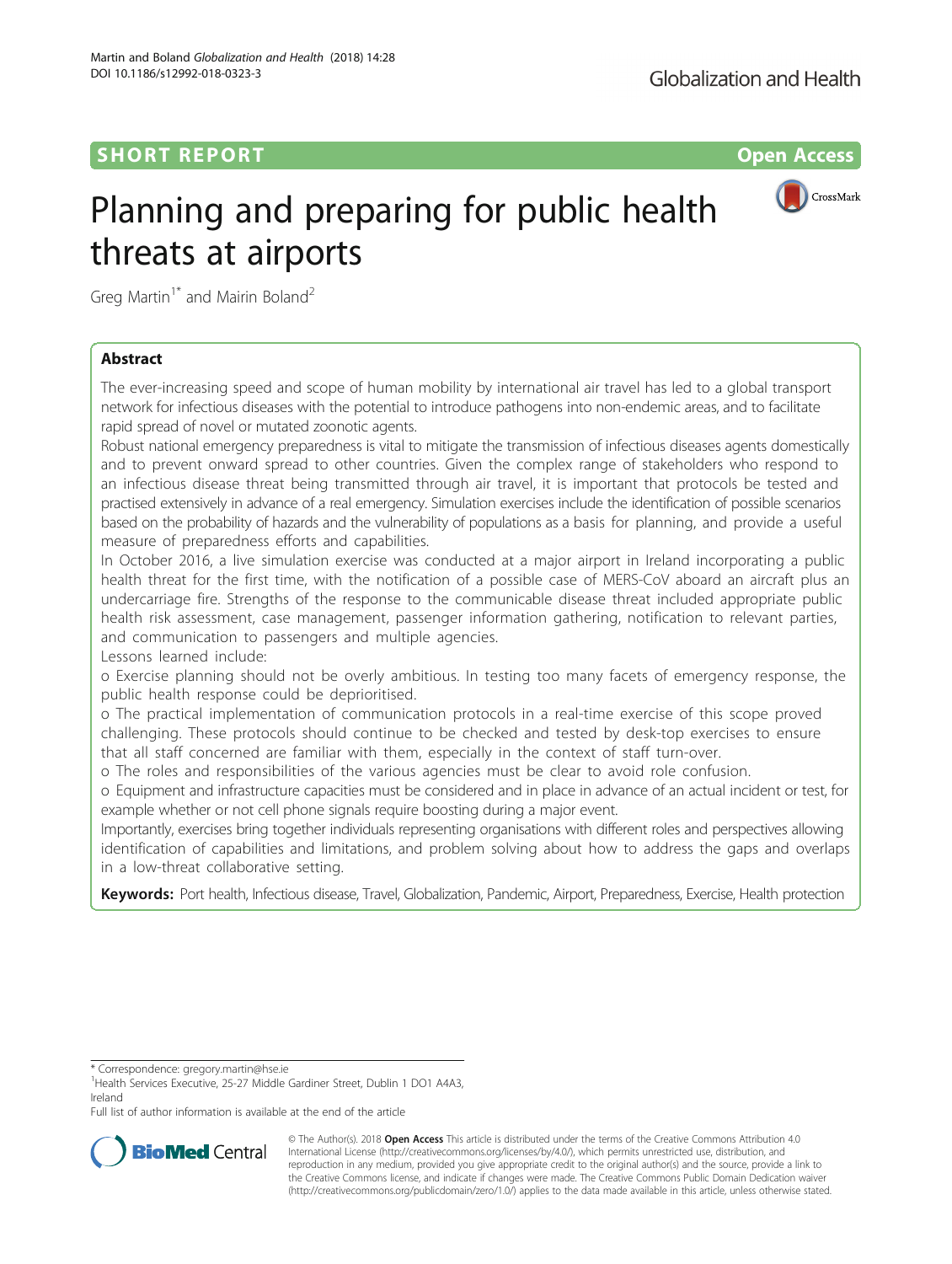The Public Health threat from a novel zoonotic outbreak with pandemic potential being propagated though air travel is more than an abstract notion, but rather an issue of serious concern that deserves our utmost attention. The emergence of severe acute respiratory syndrome (SARS) in 2003 demonstrated the potential for a disease to suddenly appear, spread and threaten the health, economic and social life of people all over the world [[1\]](#page-3-0). The frequency with which new pathogens are emerging is increasing with time [\[2](#page-3-0)].Within living memory we have seen the emergency of HIV, Ebola Virus Disease, SARS, H1N1 influenza, MERS-CoV and other novel zoonotic infections affecting people and crossing geopolitical boundaries of nation states. Most pandemics are caused by viruses that originate in animals and infect humans due to ecological, behavioural and socioeconomic changes. Over 60% of the roughly 400 emerging infectious diseases that have been identified since 1940 are zoonotic [\[2](#page-3-0)].

The ever-increasing speed and scope of human mobility by international air travel has led to a global transport network for infectious diseases [\[3](#page-3-0)] with the potential to introduce pathogens into non-endemic areas [[4](#page-3-0)–[6\]](#page-3-0), and to facilitate rapid spread of novel or mutated zoonotic agents such as the H1N1 pandemic virus in 2009 [\[5](#page-3-0), [7](#page-3-0)–[9](#page-3-0)]. Other pathogens that have been documented to have been spread through air travel include TB, meningococcal disease, measles, salmonellosis, shigellosis, cholera, viral enteritis, malaria, dengue, yellow fever and smallpox (before eradication) [\[10](#page-3-0)].

Adding to the risk associated with the emergence of zoonotic outbreaks, is a growing concern that non-state actors will deploy a biological weapon in an act of terrorism. The US Commission on the Prevention of Weapons of Mass Destruction Proliferation and Terrorism in 2008 stated that it is more likely than not that a biological weapon will be used by a non-state actor in the foreseeable future [\[11](#page-3-0)]. Since the publication of that report we have seen the advent of CRISPR-Cas9, an affordable ready-to-use gene editing technology [[12\]](#page-3-0). It is thought that genome editing could potentially be used to deliberately create an airborne pathogen to be used as a biological weapon. This threat of airborne pathogens designed with short latency periods and long incubation periods to ensure global transmission through air travel networks represents an important risk.

Under International Health Regulations (IHR) 2005 [[13\]](#page-3-0) 196 countries worldwide have committed to strengthen response to serious cross borders health threats. At designated points of entry (airports, sea ports and ground crossings) signatory states maintain systems and infrastructure to prevent, monitor, detect, report and respond to public health threats. EU Decision 1082 on cross border threats [[14\]](#page-3-0) brings European legislation in line with IHR, and encompasses preparedness and response planning.

In Ireland, Infectious Disease Shipping and Aircraft Regulations were brought into force in 2008 and 2009, respectively. In 2009, following recommendations from an IHR Assessment Group Report, a Medical Officer of Health (MOH) Port Health Committee was established. This committee acts as a forum for sharing experience and knowledge regarding preparedness for, and response to, communicable disease incidents at points of entry, and organises training and desktop exercises to test the guidelines that have been produced. In addition, the committee works in tandem with the national multidisciplinary Health Services Executive Port Health network to progress interoperability and cross sectoral working.

Given the complexity and the range of stakeholders involved with responding to an infectious disease threat being transmitted through air travel, it is important that protocols be tested and practised extensively in advance of a real emergency. We focus here on capability to respond to a public health threat, namely, the actions the public health system is capable of taking to effectively identify, characterise and respond to an emergency. The capacities, i.e. the resources in terms of infrastructure, policies and procedures and skilled personnel are also a vital component [[15\]](#page-3-0). Exercises test capabilities and improve response [[16](#page-3-0)], and should be a regular element of all national emergency preparedness. In recent years, great strides have been made in terms of emergency preparedness through assessment of potential hazards that public health systems may face [[17\]](#page-3-0), refining strategies for resource allocation [[18\]](#page-3-0), integrating preparedness training into practice [[19\]](#page-3-0) and sharing of lessons learned from After Actions Reports [\[20](#page-4-0)].

Exercises include the identification of possible scenarios based on the probability of hazards and the vulnerability of populations as a basis for planning [[21\]](#page-4-0) and have been shown to be a useful tool to measure preparedness efforts [[22](#page-4-0), [23](#page-4-0)]. The absence of actual testing is likely to negate even the best of abstract plans [[21](#page-4-0), [24\]](#page-4-0). Conducting exercises provides a valuable forum to judge the adequacy of legal authorities, policies and procedures for dealing with emergencies at the state and local levels [\[16](#page-3-0), [25](#page-4-0)]. Simulation exercises are a form of practice, training or evaluation of capabilities involving the description (simulation) of an emergency. Simulations enable responders to practise their roles and functions and can help to develop, assess and test functional capabilities of systems, procedures and mechanisms to respond to public health emergencies, identifying strengths and gaps [[26\]](#page-4-0).

A large-scale simulated emergency exercise is conducted by one of Ireland's major international airports every three years to strengthen interagency emergency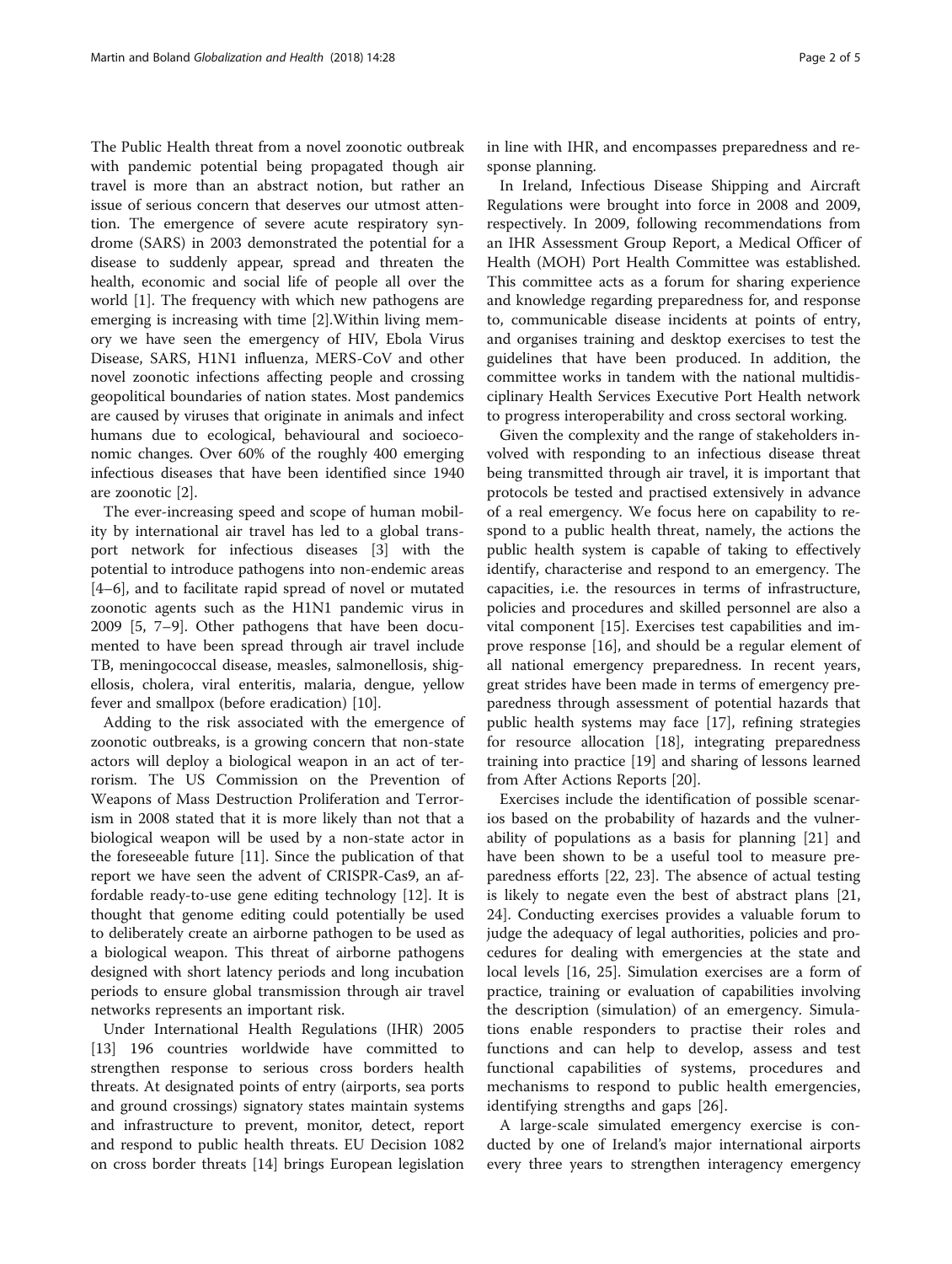preparedness, and in October 2016 included a Public Health threat for the first time, with the MOH port health committee involved in planning. The live real-time exercise included the notification of a possible case of MERS-CoV aboard an aircraft carrying 81 people. The exercise also included an undercarriage fire and a subsequent emergency landing of the aircraft. This field exercise was designed to test the public health response in the context of a complex emergency involving multiple response agencies. The exercise involved over 200 participants at the airport including airport and airline staff and management, fire officers, police, health services responders including national ambulance service, media, regional Public Health and other relevant sites like the National Isolation Unit for infectious diseases (NIU) and Health Protection Surveillance Centre (HPSC), observers, evaluators and passenger volunteers. Careful planning took place over six months, with development of materials, scenario writing, and interrogation of response protocols, leading to the set-up of three different field sites: the operation control centre, the passenger reception area and the plane and runway. Much of the substance of the exercise and the approach reflected the WHO Simulation Guide approach [\[26\]](#page-4-0). Immediately following the exercise, a 'hot' debrief took place to clarify the main priorities and other smaller issues, to enable immediate influence on future response and to reduce recall challenges.

Emergency exercises are only valuable to the extent that we learn from them and implement our findings into day-to-day practice. The implications of this exercise for public health preparedness can be considered in the context of the Donabedian model [[27\]](#page-4-0) which contends that information about structure, process and outcomes can be collected to make inference about the quality of a service.

### Structure

Structural issues that contribute toward emergency preparedness include the physical environment, available infrastructure, equipment, documentation and information. Readiness was demonstrated with detailed airport public health alert protocols, identification of a landing area and passenger reception area, presence of documentation and equipment on site for rapid assessment, and information leaflets for passengers and crew. Structural gaps highlighted were restricted access to a fax machine, high levels of background noise in the passenger reception area (making telephone conversations difficult), a lack of appropriate space to conduct an interview with contacts and potential issues with the strength of cell/ mobile phone signals.

# Process

Public Health processes were carried out efficiently and with a high level of fidelity to protocols following the arrival of passengers and crew at the passenger reception area. Process failures that delayed the activation of public health measures included some lack of adherence to communication protocols and the prioritisation of the non-public health aspects of the exercise by some other agencies.

## **Outcomes**

Outcomes of interest included:

- the fact that by the end of the exercise, all passengers were correctly assigned into risk stratified groups,
- all passengers were given information as appropriate,<br>• passenger locator forms were correctly filled by
- passenger locator forms were correctly filled by 'at-risk' passengers and collected by Public Health doctors,
- the Health Protection Surveillance Centre (Ireland's National Focal Point under IHR) was notified of the incident,
- Environmental Health Services were informed of the incident,
- the National Isolation Unit was contacted and provided with appropriate information and a multiagency media communication was agreed.

The issues identified during this exercise illustrate the complex nature of a multiagency response to an incident. While the exercise highlighted important gaps in communication capacity between agencies, the positive outcomes that emerged demonstrated an overall effective response to an emergency by Public Health doctors. Outcomes and issues to prioritise to improve preparedness were fed back to all stakeholders in writing and at meetings, and are the subject of the next iteration of exercises comprising desk-top scenarios in 2018.

Lessons learned include:

- Exercise planning should not be overly ambitious. By trying to test too many facets of the emergency response protocols, the public health response can be deprioritised,
- The practical implementation of communication protocols in a real time exercise of this scope proved challenging. These protocols should continue to be checked and tested in desk-top exercises often to ensure that all staff concerned are familiar with them, especially in the context of staff turn-over,
- The roles and responsibilities of the various agencies involved needs to be clear. In the chaos of an incident it is easy for role confusion to set in,
- Equipment and infrastructure must be in place and must have been thought about before an actual incident. Whether or not cell phone signals are available on site or require boosting and how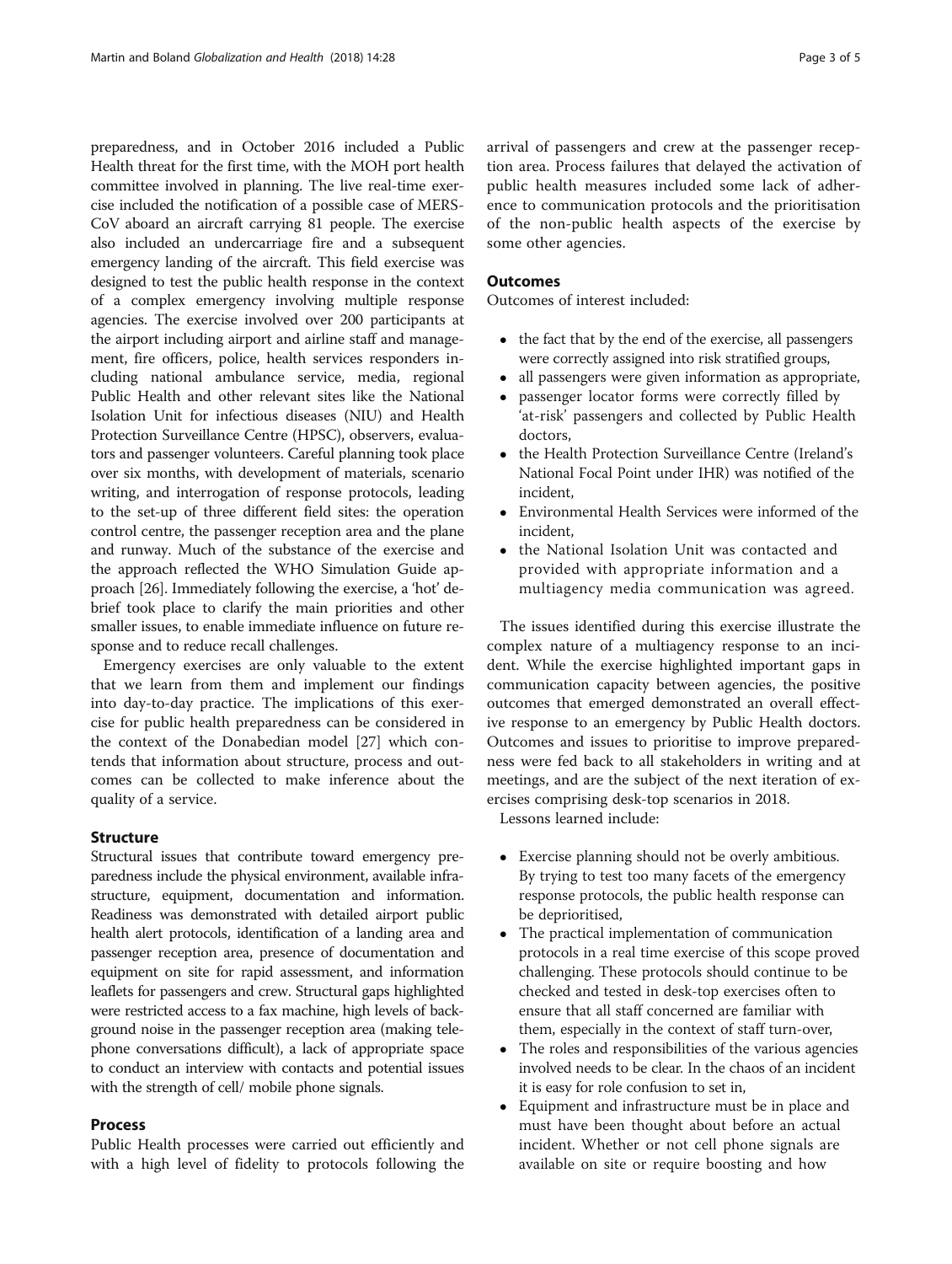<span id="page-3-0"></span>precisely documentation like the flight manifest are going to be communicated to Public Health officials have to be in place well in advance of an incident.

Emergency preparedness should be a multisector activity and take into account the vulnerabilities, infrastructure and capabilities of a country or region's health systems [\[21\]](#page-4-0). Importantly, exercises bring together individuals representing organisations with different roles and perspectives [\[23\]](#page-4-0) allowing them to identify each other's capabilities and limitations, and problem-solve about how to address the gaps and overlaps in a lowthreat collaborative setting [[28\]](#page-4-0). The benefits of engaging in multisectoral exercises include a raised awareness of public health threats, identification of priorities and improved working relationships between agencies [\[23](#page-4-0)]. Post-exercise review meetings and reports allow for sharing of the subjective experience of the participants and agencies, and objective measures against predetermined exercise aims.

While improving the national response capabilities in Ireland is an essential component of health protection at ports, individual robust national protocols are not enough. Weak health systems in many low-income countries increase the likelihood of spreading outbreaks with the potential to cross borders and threaten global health security. Notwithstanding the humanitarian impetus to provide health systems strengthening support to poorer countries, high-income countries in their own interest should make every effort to ensure that health protection protocols are in place and exercised appropriately the world over. The European Commission Joint Action on Preparedness for Health Threats at points of entry [\[29](#page-4-0)] 2017 emphasises joint testing both within the EU and with neighbouring countries.

A poorly designed or executed exercise may do more harm than good if it leads to a false sense of security and results in poor performance during an actual emergency [\[30](#page-4-0)]. Planning, executing and reporting on exercises to improve emergency preparedness should be high on the agenda of public health departments in all countries.

#### Acknowledgements

All of the participants in the exercise are thanked and acknowledged.

#### Funding

No funding was obtained.

#### Availability of data and materials

Supporting data is not available

#### Authors' contributions

The first author (GM) drafted the text of the article while the second author (MB) reviewed the text and provided revisions. Both authors read and approved the final manuscript.

Ethics approval and consent to participate Not applicable.

#### Consent for publication

Consent for publication was obtained.

#### Competing interests

The authors declare that they have no competing interests.

## Publisher's Note

Springer Nature remains neutral with regard to jurisdictional claims in published maps and institutional affiliations.

#### Author details

<sup>1</sup>Health Services Executive, 25-27 Middle Gardiner Street, Dublin 1 DO1 A4A3 Ireland. <sup>2</sup>Department of Public Health, Health Services Executive East, Dublin 8, Ireland.

## Received: 18 September 2017 Accepted: 9 January 2018 Published online: 07 March 2018

#### References

- 1. Karesh WB, Dobson A, Lloyd-Smith JO, Lubroth J, Dixon MA, Bennett M, Aldrich S, Harrington T, Formenty P, Loh EH, et al. Ecology of zoonoses: natural and unnatural histories. Lancet. 2012;380(9857):1936–45.
- 2. Morse SS, Mazet JA, Woolhouse M, Parrish CR, Carroll D, Karesh WB, Zambrana-Torrelio C, Lipkin WI, Daszak P. Prediction and prevention of the next pandemic zoonosis. Lancet. 2012;380(9857):1956–65.
- 3. Lawyer G. Measuring the potential of individual airports for pandemic spread over the world airline network. BMC Infect Dis. 2016;16:70.
- 4. Brownstein JS, Wolfe CJ, Mandl KD. Empirical evidence for the effect of airline travel on inter-regional influenza spread in the United States. PLoS Med. 2006;3(10):e401.
- Khan K, Arino J, Hu W, Raposo P, Sears J, Calderon F, Heidebrecht C, Macdonald M, Liauw J, Chan A, et al. Spread of a novel influenza a (H1N1) virus via global airline transportation. N Engl J Med. 2009;361(2):212–4.
- 6. Swaan CM, Appels R, Kretzschmar ME, van Steenbergen JE. Timeliness of contact tracing among flight passengers for influenza a/H1N1 2009. BMC Infect Dis. 2011;11:355.
- 7. Hahne S, Donker T, Meijer A, Timen A, van Steenbergen J, Osterhaus A, van der Sande M, Koopmans M, Wallinga J, Coutinho R, et al. Epidemiology and control of influenza A(H1N1)v in the Netherlands: the first 115 cases. Euro Surveill. 2009;14(27).
- 8. Neatherlin J, Cramer EH, Dubray C, Marienau KJ, Russell M, Sun H, Whaley M, Hancock K, Duong KK, Kirking HL, et al. Influenza a(H1N1)pdm09 during air travel. Travel Med Infect Dis. 2013;11(2):110–8.
- 9. Shimada T, Gu Y, Kamiya H, Komiya N, Odaira F, Sunagawa T, Takahashi H, Toyokawa T, Tsuchihashi Y, Yasui Y et al. Epidemiology of influenza A(H1N1)v virus infection in Japan, May–June 2009. Euro Surveill. 2009;14(24).
- 10. Mangili A, Gendreau MA. Transmission of infectious diseases during commercial air travel. Lancet. 2005;365(9463):989–96.
- 11. D'Agostino M, Martin G. The bioscience revolution & the biological weapons threat: levers & interventions. Glob Health. 2009;5:3.
- 12. Barrangou R. The roles of CRISPR-Cas systems in adaptive immunity and beyond. Curr Opin Immunol. 2015;32:36–41.
- 13. WHO: International Health Regulations (third edition). In. Geneva: World Health Organization; 2016.
- 14. European Commission: Decision no 1082/2013/EU of the European Parliament and of the council. In.: The European Commission: Strasbourg; 2013.
- 15. Stoto MA, Nelson C, Savoia E, Ljungqvist I, Ciotti M. A public health preparedness logic model: assessing preparedness for cross-border threats in the European region. Health security. 2017;15(5):473–82.
- 16. Agboola F, McCarthy T, Biddinger PD. Impact of emergency preparedness exercise on performance. J Public Health Manag Pract. 2013;19(Suppl 2):S77–83.
- 17. Adini B, Laor D, Cohen R, Lev B, Israeli A. The five commandments for preparing the Israeli healthcare system for emergencies. Harefuah. 2010; 149(7):445–50. 480
- 18. Hick JL, Hanfling D, Cantrill SV. Allocating scarce resources in disasters: emergency department principles. Ann Emerg Med. 2012;59(3):177–87.
- 19. Ross KL, Bing CM. Emergency management: expanding the disaster plan. Home Healthc nurse. 2007;25(6):370–7. quiz 386-377